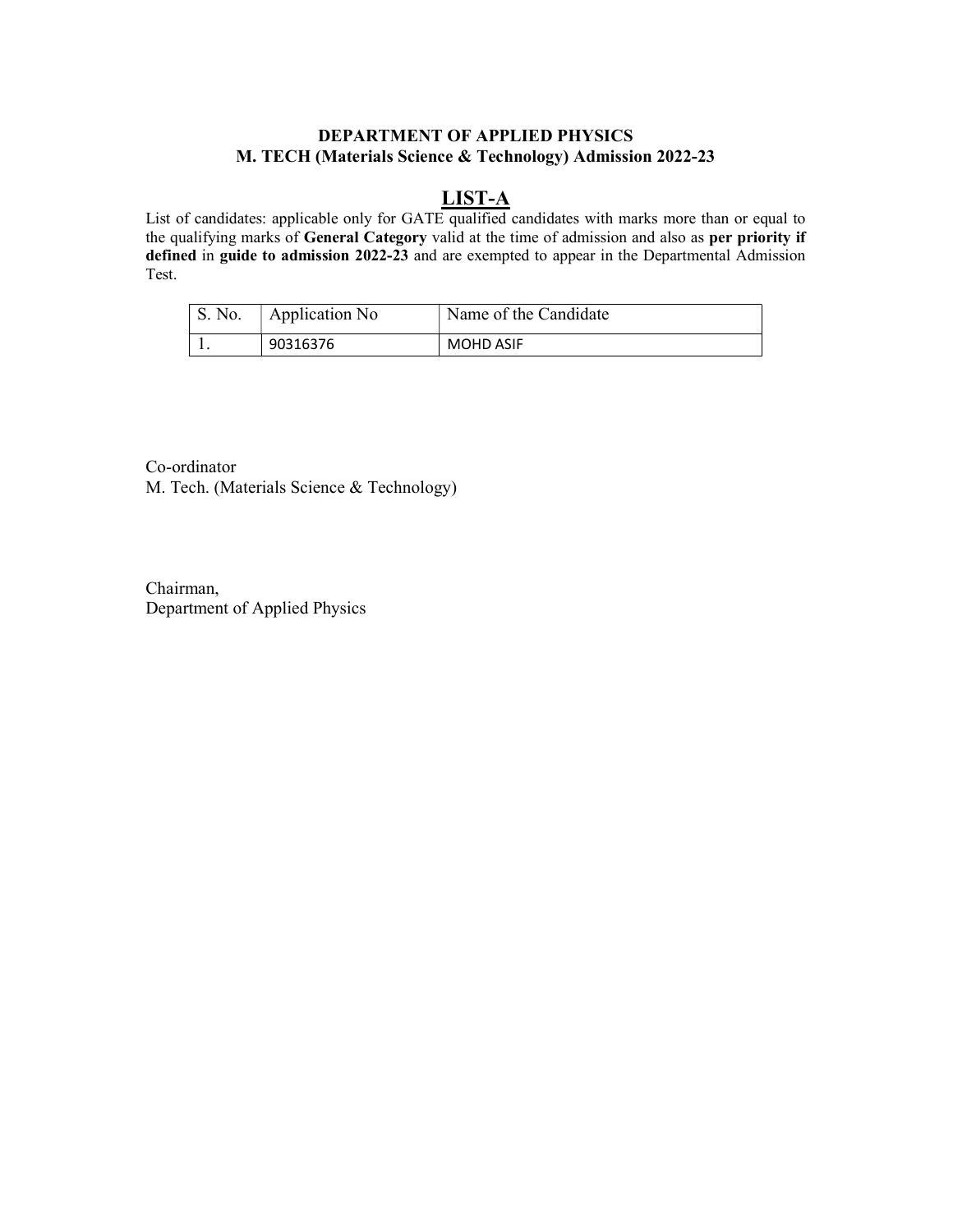## LIST-B

#### M. TECH(Materials Science & Technology)Admission 2022-23 List of candidates provisionally allowed to appear in the Departmental Admission Test of M.Tech (Materials Science & Technology)

#### NOTES:

- (i) The candidates must bring two photographs (printed version of the same photograph which was uploaded in the application form).
- (ii) Permission to appear in the admission test should not be considered as eligibility for admission in M. Tech (Materials Science & Technology) programme. All eligibility conditions for admission will be verified at the time of admission.

Date (Day) and time of Test:01. 07. 2022 (Friday), Time: 9:00 AM; Duration: 02 hours

Venue of the Test: Z. H. Engineering College, AMU, Aligarh

| S. No.            | Application No. | Name of the Candidate       |  |
|-------------------|-----------------|-----------------------------|--|
| 1.                | 90369328        | <b>SONISH RASHID</b>        |  |
| $\overline{2}$ .  | 90386455        | <b>ANAM NASEEM</b>          |  |
| 3.                | 90386050        | <b>HIRA SHAHAB</b>          |  |
| 4.                | 90302675        | <b>AREEBA KHALID</b>        |  |
| 5.                | 90254825        | ZAUFISHAN SALEEM            |  |
| 6.                | 90368431        | <b>RUSHDA MASHKOOR</b>      |  |
| 7.                | 90311704        | <b>SAFIYA AHSAN</b>         |  |
| $\overline{8}$ .  | 90328460        | <b>MANTAZA MUDASSIR</b>     |  |
| 9.                | 90363568        | MOHAMMAD AMMAR              |  |
| 10.               | 90226876        | RAHUL KUMAR SHARMA          |  |
| 11.               | 90306529        | <b>AFROZ ALAM</b>           |  |
| 12.               | 90372189        | <b>SYED MOHAMMAD SUHAIB</b> |  |
| 13.               | 90227855        | <b>SYED MOHD MUSHEER</b>    |  |
| 14.               | 90228093        | <b>MOHD ZIYA</b>            |  |
| 15.               | 90371777        | <b>MOHD ZAID</b>            |  |
| 16.               | 90239146        | ABDUSSALAM USMANI           |  |
| 17.               | 90366815        | <b>FARMAN MANSURI</b>       |  |
| 18.               | 90386681        | <b>ARMAN AGHAZ</b>          |  |
| 19.               | 90372564        | <b>MOHD QADIR HUSSAIN</b>   |  |
| 20.               | 90231184        | <b>MD NASIM ANSARI</b>      |  |
| 21.               | 90300643        | MALIK WAJAHAT WALI KHAN     |  |
| 22.               | 90313339        | PRASHANT RAJ                |  |
| 23.               | 90284601        | <b>ABU HANIFA</b>           |  |
| 24.               | 90371454        | <b>CHETAN SHARMA</b>        |  |
| $\overline{25}$ . | 90287032        | MUJAHID SIDDIQUI            |  |
| 26.               | 90320298        | KRISHNA KANT SHARMA         |  |
| 27.               | 90339439        | MOHD AFTAB ALAM             |  |
| 28.               | 90389172        | <b>AMIZAD KHAN</b>          |  |
| 29.               | 90365088        | <b>SYED AREEB HASAN</b>     |  |
| 30.               | 90372014        | <b>MANSOOR AHMED</b>        |  |
| 31.               | 90387749        | <b>QASIM ATEEQUE</b>        |  |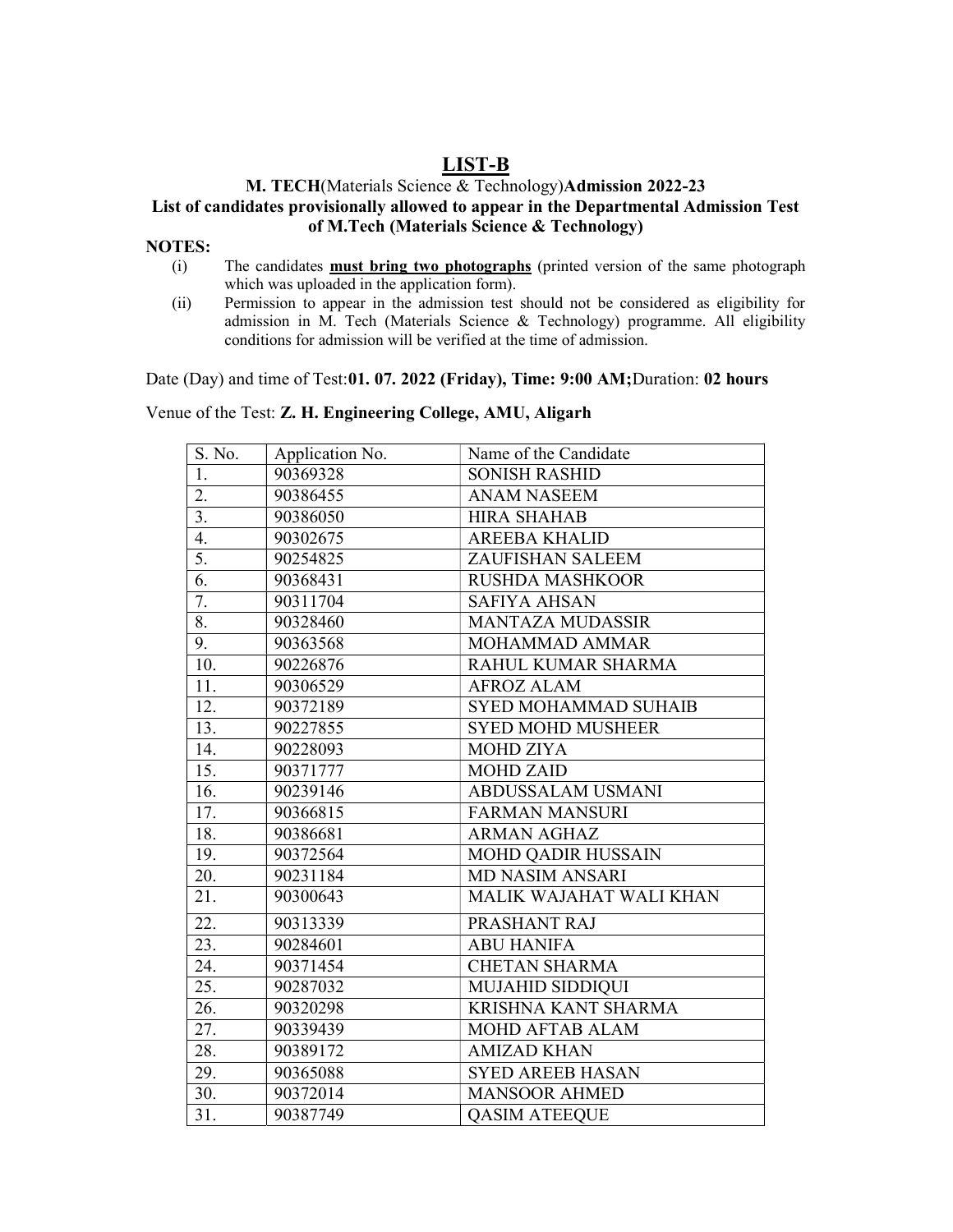|  | 9035257  | ZEESHAN AHMAD         |
|--|----------|-----------------------|
|  | 90357909 | SYED MOHD MEHDI RIZVI |
|  | 90392239 | HASAN AFNAN WAIID     |

Co-ordinator M. Tech. (Materials Science & Technology)

Chairman, Department of Applied Physics